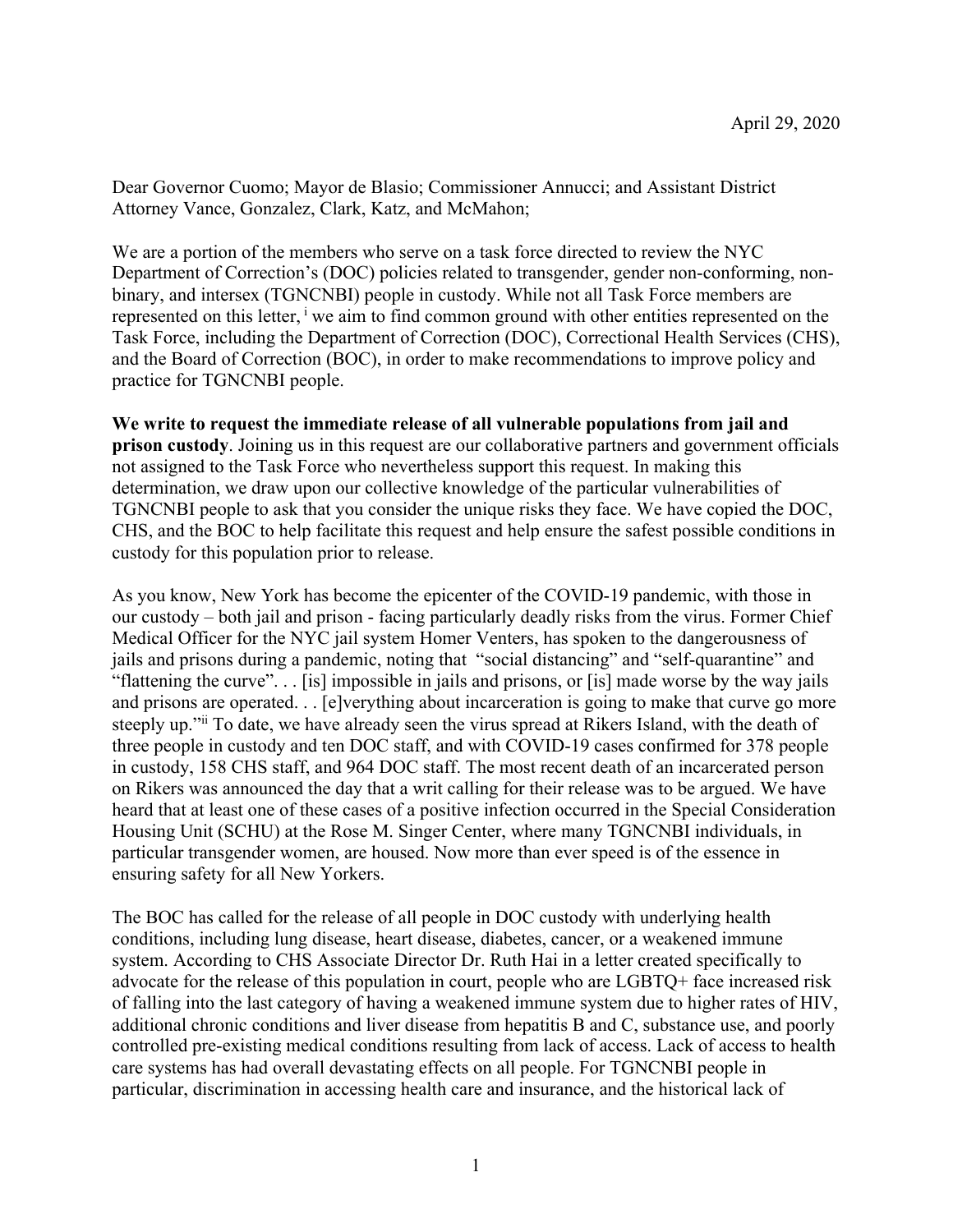coverage for medically necessary care that has been previously authorized by law has had longterm impacts on the community's overall health. Discrimination in employment, education, housing, and many other areas means that TGNCNBI people face exacerbated corresponding healthcare concerns.

Likewise, as recognized by CHS Associate Director Dr. Hai, the increased anxiety and tension surrounding the pandemic only increases the already high risk of abuse TGNCNBI persons face ordinarily. It is important to remember that recorded medical conditions and age are not the only factors placing someone at risk during this time. Other factors such as vulnerability to physical and sexual abuse, access to outside support and phone calls, and likelihood of being placed in restricted housing (whether protective, disciplinary, or as a result of staffing concerns) often hinders the ability of TGNCNBI people to access mental and medical healthcare.

Accordingly, we ask that you consider the heightened vulnerabilities – medical, social, and structural - faced by TGNCNBI individuals while in custody during this crisis. In addition to the underlying conditions a disproportionate number of such individuals manage, there is the very real concern that the facilities will not be able to deliver TGNCNBI-appropriate healthcare for even routine issues.

**We write to request the immediate release of all vulnerable populations from jail and prison custody** with a focus on those who are medically and socially vulnerable, and offer the following as guidelines:

**People in State Custody:** The number of individuals affected by COVID-19 in the NYS prison system is increasing exponentially. Since the launch of the NYS DOCCS COVID-19 response website on April 10, 2020 we now know of seven deaths of incarcerated individuals and nearly 300 diagnosed infections.<sup>iii</sup> The Governor has several opportunities to release people from state custody in a manner that is consistent with public health. We ask that the Governor take the following actions:

- Review all medically vulnerable populations in state custody with an eye for release; such release can consist of parole supervision, temporary release, clemency, a pardon or commutation, or any other mechanism. The need to release medically vulnerable populations cannot be overstated. In fact, defense providers on the Task Force have had contact with various people in custody, including two transgender women, who despite having life-threatening medical vulnerabilities, have been held at Rikers by DOCCS for non-violent charges. The Governor can and must act quickly to save their lives.
- Grant early release to all those who are, at a minimum, within one year of consideration for release from incarceration OR at a minimum within one year of completion of the maximum amount of time for their sentence; like the city-sentenced populations, these individuals will be returning to the community shortly.
- Ensure that DOCCS lifts all parole warrants on technical and non-bail qualifying offenses, ceases violations of similar offenses, and releases and temporarily suspends the warrants of all medically vulnerable populations. There are approximately 252 people who are detained due to technical parole violations, and 620 people detained in Rikers Island due to an open case or violation of parole warrant. While we appreciate that the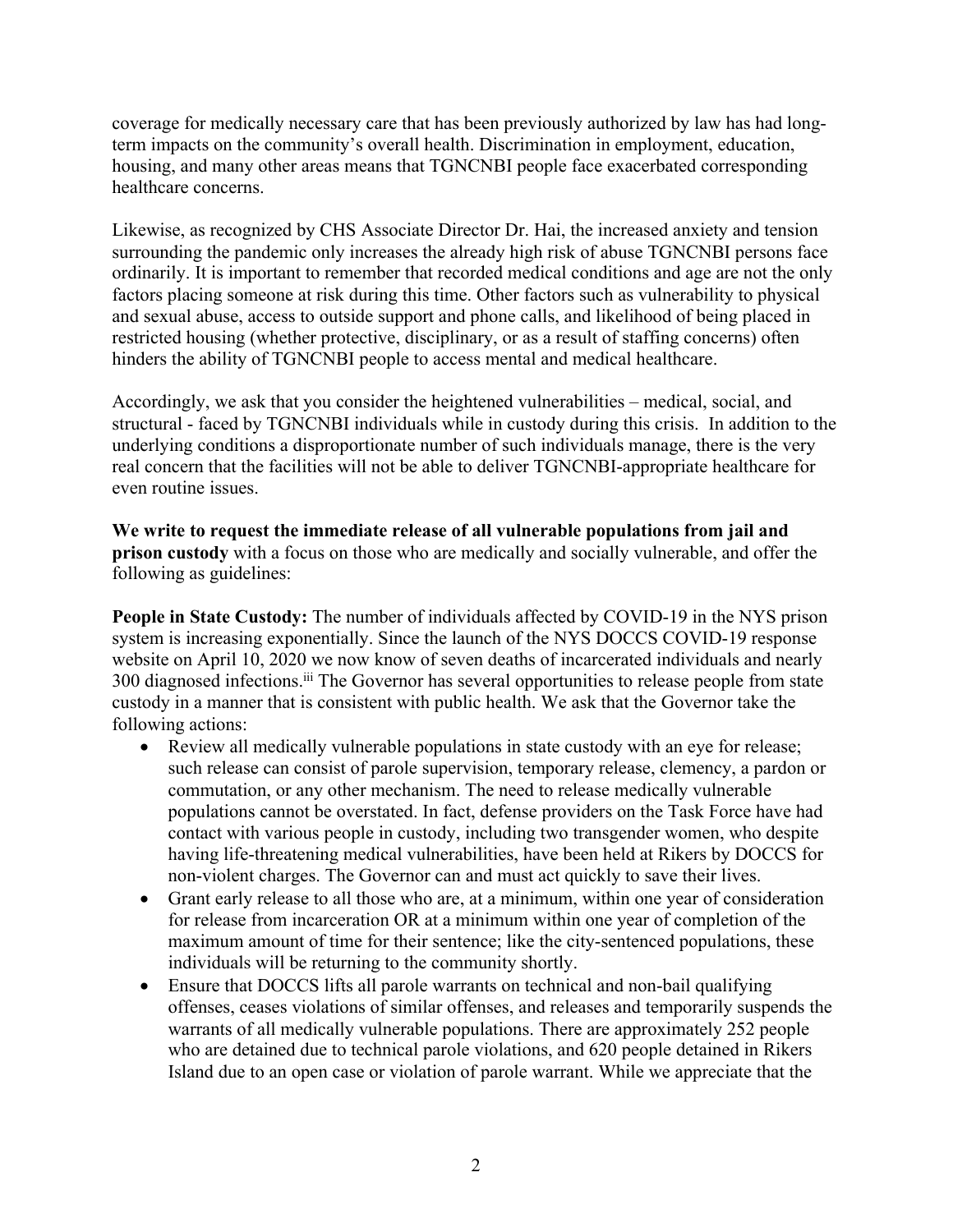Governor has released over 200 of these individuals, more must be done in NYC and statewide.

People Detained in City Custody: As of April 23, 3,139 people were detained pretrial;<sup>iv</sup> about 73% of those individuals were detained simply because they could not afford to pay bail, and about 34% were charged with non-violent felonies or misdemeanors. CHS has provided letters recommending the release of numerous people detained pretrial for medical reasons. However, judges and District Attorneys have ignored many of those requests, despite the need to prioritize public health responses. Moreover, while those who have access to income can easily pay bail and fight their cases from the outside, those who are poor are forced to languish in jails. This is particularly troublesome when TGNCNBI people already face disproportionate levels of poverty. Such inequity was seen in the tragic death of Layleen Polanco Xtravaganza, who was detained due to inability to pay cash bail that had been set for misdemeanor charges. The inequity of cash bail is always of grave concern, but during a pandemic this difference could mean life or death, particularly for vulnerable populations. Therefore, we ask the District Attorneys to take the following actions.

- Review the detention of all of those incarcerated pretrial with the presumption of consenting to release, and with an emphasis on immediate release for those who are medically vulnerable.
- Work with service providers, many of whom are represented on the Task Force or have signed onto this letter as supporters, to find alternatives to detention and incarceration that address harm and to provide reentry services that can assist in release.
- Consent to the release of all individuals recommended by CHS for medical reasons.

**People in DOC Custody:** We urge the Department to release all individuals serving citysentences; to publicly report important COVID-related information including staffing, restricted housing unit numbers, and to ensure compliance with critical Board of Correction standards regarding medical care including mental health care.

- While we appreciate the initial step to release 70% of the city-sentenced population, **we urge the Department to release all persons serving city-sentences, particularly those who are medically vulnerable.** We remind the Department that most individuals serving city-sentences have provided mitigating information to the DAs and judges and that service-providers listed on this letter are willing to collaborate to provide reentry support where appropriate. Furthermore, those serving city-sentences will be released in the near future following the pandemic regardless of DOC action; there is no need to present such risk when release is imminent.
- **Publicly report** to people in custody and the **public** new protocols regarding sick call, access to medical treatment, and COVID related housing and staffing changes, including for example staffing of units that require specialty or additional training, numbers of people in units where out-of-cell time is restricted, and other important data.
- Ensure that **telemedicine and video-conferencing for victim advocacy** is available to compensate for any gaps in BOC in-person health standards, and consider recruiting outside medical staff to lessen CHS's burden.
- Ensure that PREA standards regarding medical and mental health care are upheld for all survivors throughout this time.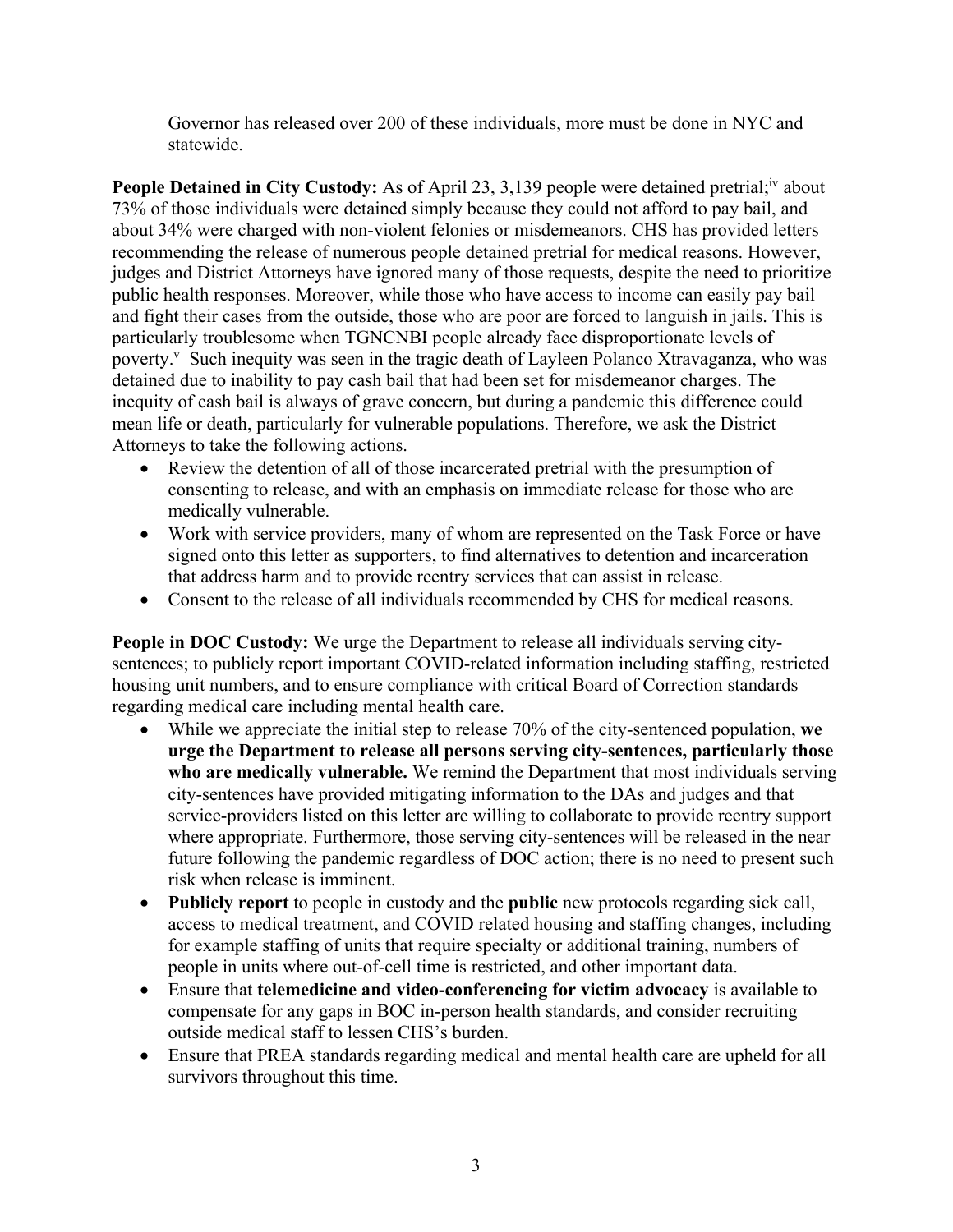## Sincerely,

#### **Task Force Members:**

Kandra Clark, on behalf of Exodus Transitional Community Kelsey De Avila, on behalf of Brooklyn Defender Services Bryan J. Ellicott, on behalf of Princess Janae Place, Inc. Mik Kinkead, on behalf of the Legal Aid Society Dori Lewis, on behalf of the Legal Aid Society Deborah Lolai, on behalf of The Bronx Defenders Kimberly Mckenzie, on behalf of Sylvia Rivera Law Project Chase Strangio

### **Elected Officials:**

L (!. Z

New York City Public Advocate, Jumanne D. Williams Council Member Keith Powers

Council Member Daniel Dromm Council Member Brad Lander

Margaret China

Ritchie

Council Member Ritchie Torres Council Member Diana Ayala

Keith Power

Varessa A. Hitsen

Council Member Margaret Chin Council Member Vanessa Gibson

ania ayora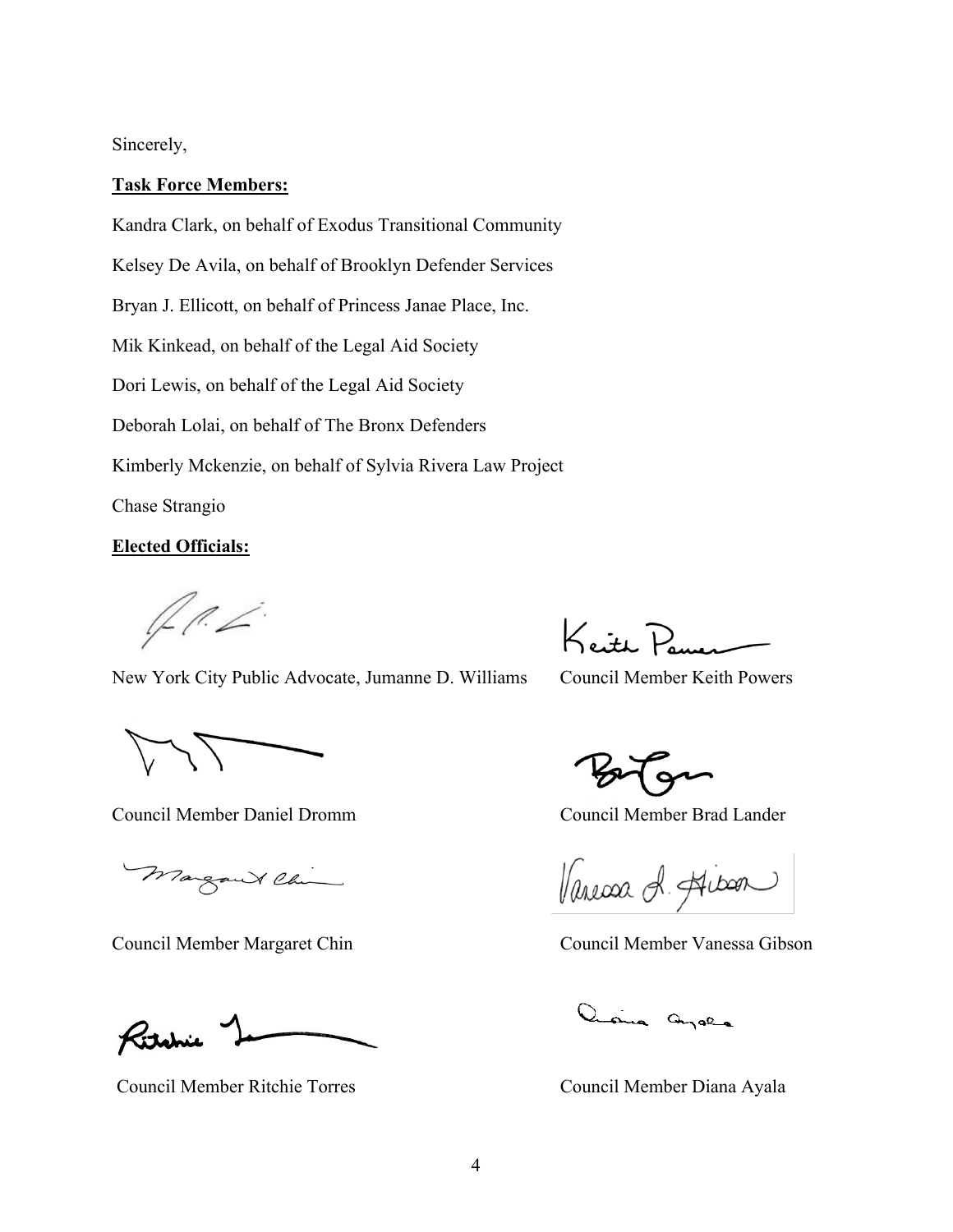# **Partner Organizations Signing Onto This Letter:**